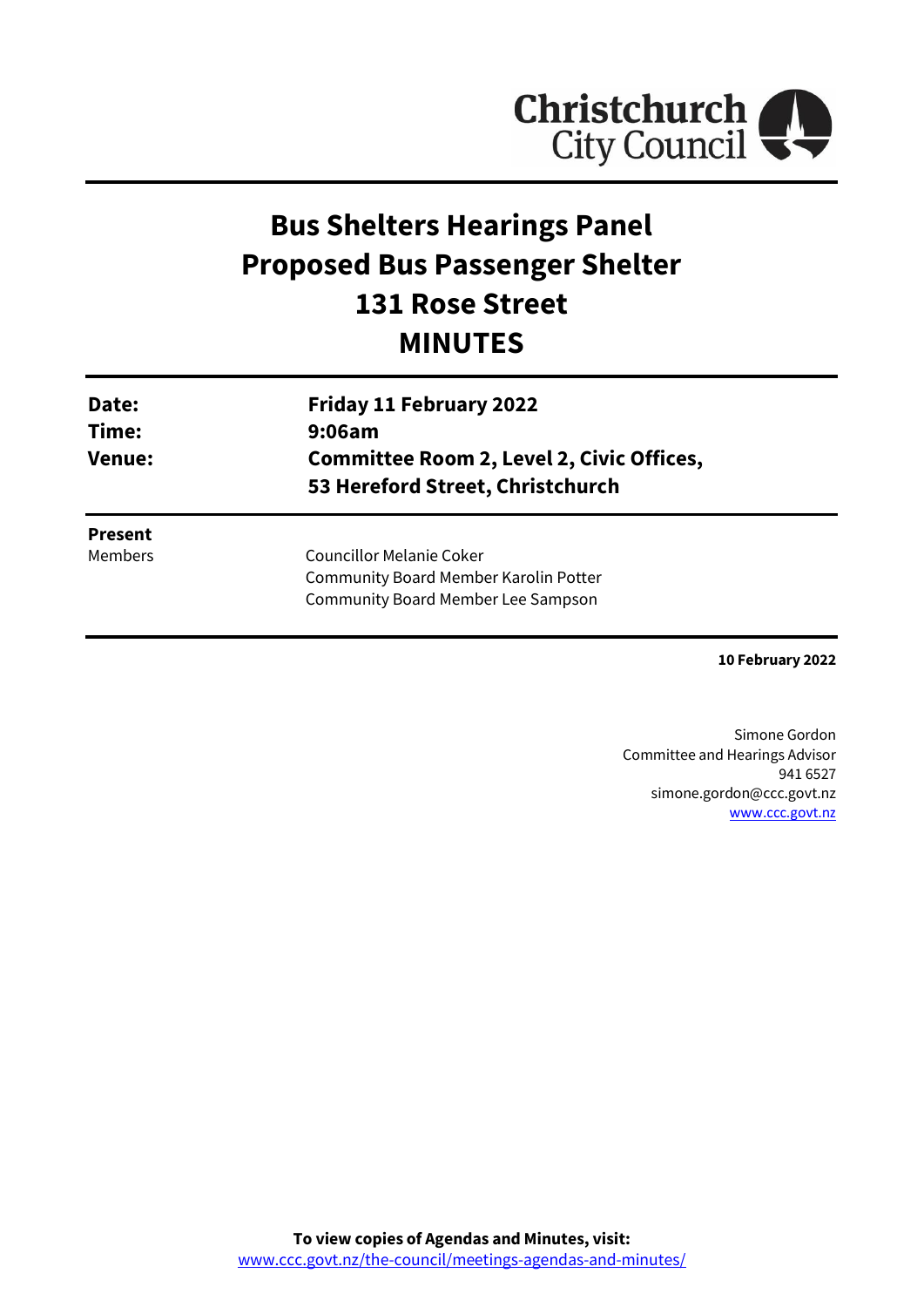

The agenda was dealt with in the following order.

## **1. Apologies Ngā Whakapāha**

#### **Hearings Panel Decision**

There were no apologies received.

## **2. Election of Chairperson Te Whakatū Poumua Hearings Panel Resolved BUS/2022/00001**

It was **decided** that Lee Sampson be appointed Chairperson of the Bus Shelters Hearings Panel.

Community Board Member Potter/Councillor Coker **Carried** 

### **3. Declarations of Interest Ngā Whakapuaki Aronga**

There were no declarations of interest recorded.

## **4. Proposed Bus Shelter at 131 Rose Street**

Council Officers Sarah Thorne, Passenger Transport Engineer and Toni Dakers, Traffic Engineer, joined the table to present the Officers report and responded to questions arising from the Hearings Panel.

#### **Staff Recommendations**

That the Bus Shelters Hearings Panel resolve to:

- 1. Receive the information in the staff report.
- 2. Recommend to the Spreydon-Cashmere Community Board to approve the installation of a bus shelter at 131 Rose Street.

## **5. Hearing of Submissions Ngā Tāpaetanga**

The Hearings Panel received a presentation from the following submitter:

The owner of 131 Rose Street.